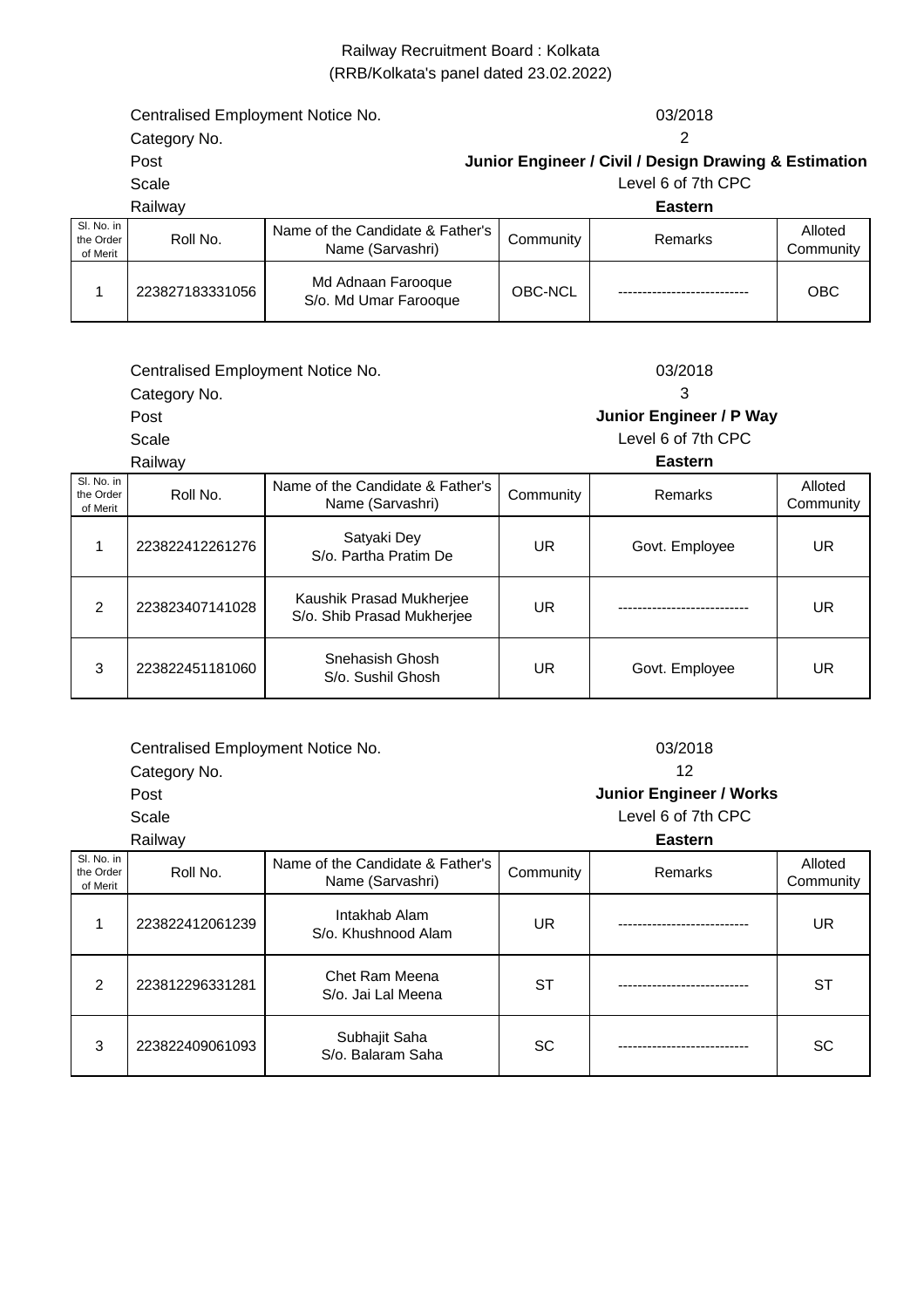Centralised Employment Notice No. 03/2018

Category No.

Post

Scale

Railway

15 **Junior Engineer / Carriage & Wagon**

Level 6 of 7th CPC

| Railway                             |                 |                                                      | <b>Eastern</b> |         |                      |  |
|-------------------------------------|-----------------|------------------------------------------------------|----------------|---------|----------------------|--|
| SI. No. in<br>the Order<br>of Merit | Roll No.        | Name of the Candidate & Father's<br>Name (Sarvashri) | Community      | Remarks | Alloted<br>Community |  |
|                                     | 223822404211041 | Manoj Kumar Pal<br>S/o. Mathur Chandra Pal           | UR             |         | UR                   |  |
| 2                                   | 223819397191132 | Vijay Kumar<br>S/o. Ambika Prasad                    | OBC-NCL        |         | <b>OBC</b>           |  |

Centralised Employment Notice No. 03/2018

Category No.

Post

Scale

38 **Junior Engineer / Mechanical / Workshop**

| Railway |
|---------|
|---------|

| Level 6 of 7th CPC |  |  |  |  |
|--------------------|--|--|--|--|
| Eastern            |  |  |  |  |

| SI. No. in<br>the Order<br>of Merit | Roll No.        | Name of the Candidate & Father's<br>Name (Sarvashri) | Community         | Remarks                                                                            | Alloted<br>Community |
|-------------------------------------|-----------------|------------------------------------------------------|-------------------|------------------------------------------------------------------------------------|----------------------|
|                                     | 223817288091091 | Mohammad Zaved<br>S/o. Azimulla                      | OBC-NCL           | Employee of Bharat<br>Sanchar Nigam Limited                                        | <b>OBC</b>           |
| $\mathcal{P}$                       | 223828353091073 | Naseem Ahmad Khan<br>S/o. Rahmat Ali Khan            | UR.               | Subject to production of<br><b>Engineering Degree</b><br>Certificate before apptt. | <b>UR</b>            |
| 3                                   | 223827184011218 | Gyanendra<br>S/o. Pawan Kumar Chaurasiya             | OBC-NCL           |                                                                                    | <b>UR</b>            |
| 4                                   | 223827181281015 | Vinod Kumar Yadav<br>S/o. Ajay Kumar Yadav           | OBC-NCL           | Subject to production of<br><b>Engineering Degree</b><br>Certificate before apptt. | <b>OBC</b>           |
| 5                                   | 223819386131221 | Karan Kanojiya<br>S/o. Munna Lal Kanojiya            | SC                |                                                                                    | <b>SC</b>            |
| 6                                   | 223826132271206 | Pranav Kumar<br>S/o. Bharat Lal Poddar               | OBC-NCL/<br>Ex.SM |                                                                                    | ExSM/OBC             |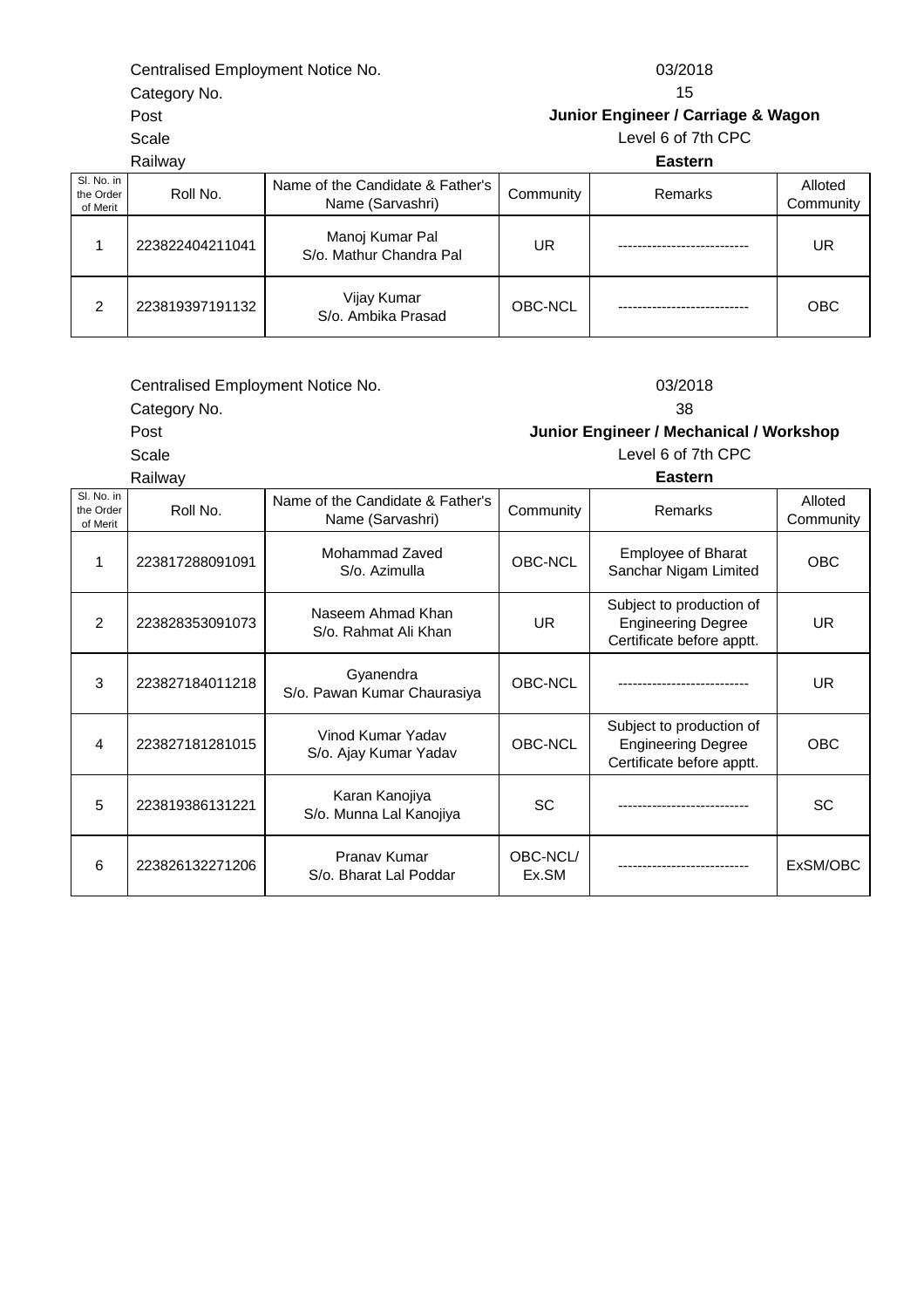| Centralised Employment Notice No. | 03/2018 |
|-----------------------------------|---------|
|                                   |         |

|                                     | Railway         |                                                      | <b>Eastern</b> |                                                                                            |                      |
|-------------------------------------|-----------------|------------------------------------------------------|----------------|--------------------------------------------------------------------------------------------|----------------------|
| SI. No. in<br>the Order<br>of Merit | Roll No.        | Name of the Candidate & Father's<br>Name (Sarvashri) | Community      | Remarks                                                                                    | Alloted<br>Community |
|                                     | 223822416141116 | Sanjoy Ghosh<br>S/o. Narayan Chandra Ghosh           | OBC-NCL        | Railway Employee.<br>Subject to production of No<br>Objection Certificate before<br>apptt. | UR                   |
| 2                                   | 223813376131094 | Abhayjit Kumar Singh<br>S/o. Pratap Singh            | UR             |                                                                                            | UR                   |

Centralised Employment Notice No. 03/2018

Category No.

Post

Post Scale

Scale

Railway

|                                     | Rallway         |                                                      |           | <b>Eastern</b> |                      |
|-------------------------------------|-----------------|------------------------------------------------------|-----------|----------------|----------------------|
| SI. No. in<br>the Order<br>of Merit | Roll No.        | Name of the Candidate & Father's<br>Name (Sarvashri) | Community | Remarks        | Alloted<br>Community |
|                                     | 223826140181201 | Golden Kumar Prabhakar<br>S/o. Badri Nath Singh      | OBC-NCL   |                | <b>OBC</b>           |

|                                     | Centralised Employment Notice No. |                                                      |           | 03/2018                                         |                     |
|-------------------------------------|-----------------------------------|------------------------------------------------------|-----------|-------------------------------------------------|---------------------|
|                                     | Category No.                      |                                                      | 44        |                                                 |                     |
|                                     | Post                              |                                                      |           | Junior Engineer / Electrical / General Services |                     |
|                                     | Scale                             |                                                      |           | Level 6 of 7th CPC                              |                     |
|                                     | Railway                           |                                                      |           | <b>Eastern</b>                                  |                     |
| SI. No. in<br>the Order<br>of Merit | Roll No.                          | Name of the Candidate & Father's<br>Name (Sarvashri) | Community | Remarks                                         | Alloted<br>Communit |

| the Order<br>of Merit | Roll No.        | Name (Sarvashri)                                | Community | Remarks | Community |
|-----------------------|-----------------|-------------------------------------------------|-----------|---------|-----------|
|                       | 223827181041266 | Bidhan Chandra Pathak<br>S/o. Madhusudan Pathak | UR        |         | UR        |
| $\mathcal{P}$         | 223827188101303 | Brajesh Kumar<br>S/o. Pyare Saw                 | OBC-NCL   |         | UR        |
| 3                     | 223822449121024 | Sugata Chakraborty<br>S/o. Subrata Chakraborty  | UR        |         | UR        |

**Junior Engineer / Electrical / Design Drawing & Estimation** Level 6 of 7th CPC

43

**Junior Engineer / Electrical / EMU**

1

 **Eastern** Level 6 of 7th CPC

Category No. Centralised Employment Notice No. 03/2018

42